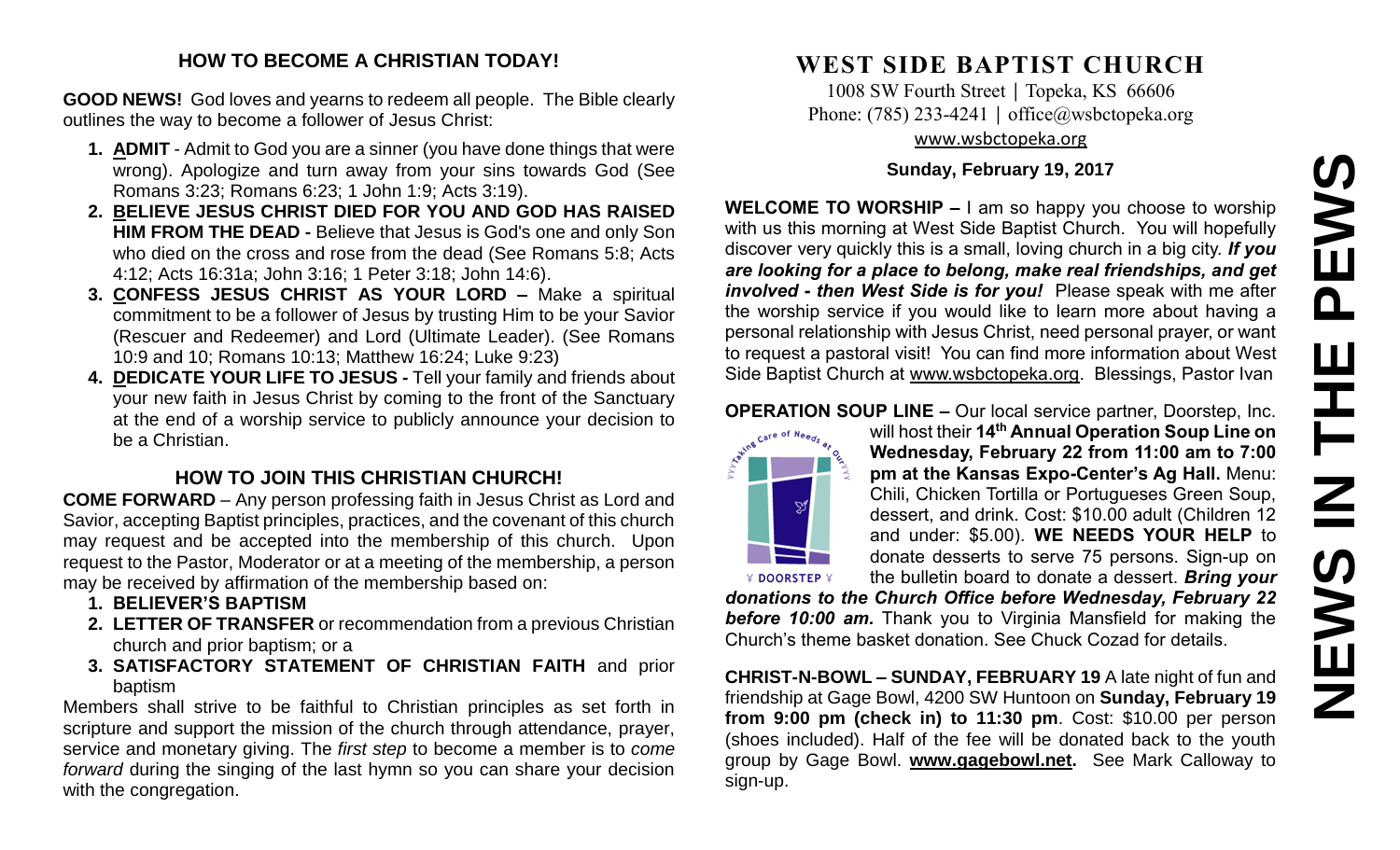**BIBLE STUDIES –** Join a small group Bible study at West Side Baptist Church to learn God's word and be transformed by the Spirit:

- Sundays at 9:15 am: "Biblical Archeology" with Doug Mauck (HH)
- Sundays at 9:15 am: "Explore the Bible" with Don Johnson  $(2^{nd}$  FI)
- Sundays at 4:00 pm: "The Book of Isaiah" with Pastor Ivan (HH)
- Wednesdays at 10:30 am: "Ephesians" with Pastor Ivan (HH)

 Wednesdays at 6:00pm: "The Twelve Disciples" with Jim Goodnow Bible studies are free and open to the public. A free Bible available to participants.

**AMAZONSMILE -** Shop on AmazonSmile (https://smile.amazon.com) Select "West Side Baptist Church Topeka Kansas" as your charity of choice, and Amazon donates 0.5% of the price of your eligible AmazonSmile purchases to the church. Support West Side Baptist Church by starting your shopping at smile.amazon.com.

**BOX TOPS FOR EDUCATION –** We are collecting Box Tops for Education for our local schools. Please place your donations in the collection box.

**CAMPBELLS SOUP LABELS –** We are still collecting the UPC codes from



soup labels for **Murrow Indian Children's Home in Muskogee, OK**. Murrow is saving one million UPC's for a van for the children's needs. Thank you to all our faithful congregation for your continuing support. The box to collect the UPC Campbell's labels is outside the Church Office.

**CHRISTIAN EDUCATION –** The Ministry of Christian Education will hold its meetings on the *third Tuesday of every month at 5:30 pm in Holmer Hall*. See Alice Payne, Coordinator, for details.

#### **DILLONS COMMUNITY REWARDS -** West Side Baptist Church (**#63996**) is



**Community Rewards** 

now enrolled in **the Dillon Community Rewards program.** If you shop at Dillon for your groceries or prescriptions, you can select West Side Baptist Church to receive a small donation from Dillon based on the dollars you spend.

# **WEEKLY CALENDAR**

#### **SUNDAY, FEBRUARY 19**

| $9:15$ am         | <b>Sunday School</b>              |
|-------------------|-----------------------------------|
| $10:30$ am        | Worship (S)                       |
| $2:30$ pm         | Mission Committee Meeting (HH)    |
| $4:00 \text{ pm}$ | Bible Study – Book of Isaiah (HH) |
|                   |                                   |

#### **MONDAY, FEBRUARY 20 OFFICE CLOSED**

9:00 – 11:00 am Baby Closet Ministry

6:00 pm Capital City Men's Chorus (FH)

#### **TUESDAY, FEBRUARY 21**

5:30 pm Christian Education Meeting (HH)

#### **WEDNESDAY, FEBRUARY 22**

| $10:30$ am       | Bible Study (HH)              |
|------------------|-------------------------------|
| $4:00 - 5:30$ pm | Free Fruits & Vegetables (FH) |
| $5:00 - 7:00$ pm | <b>Baby Closet Ministry</b>   |
| 5:30 pm          | Wednesday Night Supper (FH)   |
| $6:00$ pm        | <b>WWW Kids Bible Club</b>    |
| $6:00$ pm        | <b>Adult Bible Study (HH)</b> |
| $7:00$ pm        | Choir Practice (S)            |

#### **THURSDAY, FEBRUARY 23**

| $1:00 - 3:00$ pm  | <b>Baby Closet</b>                   |
|-------------------|--------------------------------------|
| $6:30 \text{ pm}$ | Neighborhood Improv. Assoc. Mtg (HH) |

#### **SATURDAY, FEBRUARY 25**

| $10:00$ am | <b>Financial Peace University (HH)</b> |
|------------|----------------------------------------|
| $11:30$ am | Worship Team Practice (S)              |

#### **SUNDAY, FEBRUARY 26**

| $9:15 \text{ am}$ | <b>Sunday School</b>              |
|-------------------|-----------------------------------|
| $10:30$ am        | Worship (S)                       |
| $4:00 \text{ pm}$ | Bible Study – Book of Isaiah (HH) |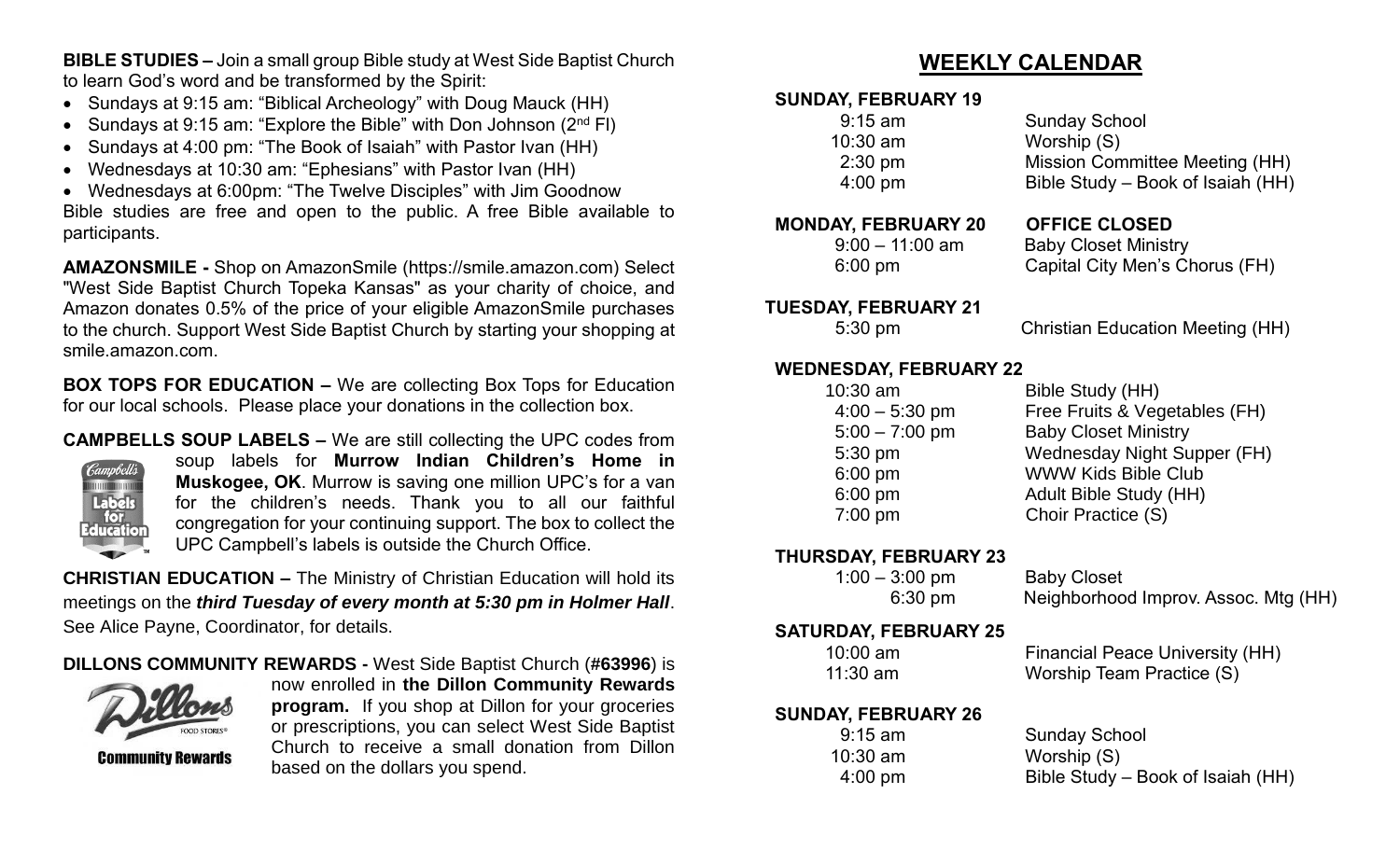### **FREE BREAD, EGGS, FRUITS, & VEGETABLES** - West Side Baptist



Church provides a limited amount of free bread, eggs, fruits, potatoes, and vegetables to individuals and families in the Ward Meade Neighborhood on **Wednesdays from 4:00 pm to 5:30 pm, or while supplies last.** All food is available at no cost. In January 2017, eighty families (293 persons) received over

1,800 pounds of free food. See Pastor Ivan for information or to volunteer.

#### **MISSION TRIP TO MURROW INDIAN CHILDREN'S HOME –** The Ministry



of Missions would like to plan a work trip to Murrow Indian Children's Home in Muskogee, Oklahoma, on **Monday, June 5 thru Thursday, June 8,** so we need to know who will be interested in going. If you are interested, please sign up on the sheet on the bulletin board. The mission trip will include time to make friends as you complete assigned physical work projects – see Mission bulletin board for a list

of possible projects. See Don Johnson for details or to volunteer.

**OUTREACH MEETING** – The Ministry of Outreach and Evangelism will hold their meetings on the *Fourth Tuesday* of each month at 7:15 pm in Holmer Hall. See Mark Calloway, Coordinator, for details.

**RIDE TO CHURCH** - If you need transportation to / from a worship service or another church-related activity, please call the Church Office at (785) 233- 4241 during office hours (Tuesday thru Friday, 8:00 a.m. to 4:30 p.m.) or call **James Carrier, Bus Driver at (785) 214-9580**. Volunteers are needed to ride along with our driver to pick-up / drop off children on Wednesdays and Sundays. Contact Mark Calloway if you would like to volunteer.

#### **SENIOR ADULT RETREAT** — Join the ABCCR **Senior Adult Retreat on Wednesday, April 26 and Thursday, April 27 at Cross Wind Conference Center**, Hesston, Kansas. The theme: "Reflections" 2 Corinthians 3:18. *Registration deadline is Monday, April 3, 2017*. Cost: \$10



per person, late fee assessed if postmarked after April 3. Cancellation Policy: A full refund will be given if cancelled by Thursday, April 6, 2017 After April 6, a \$25 fee per individual will be non-refundable. You can find a registration form in the Office.

**SERMONS ON-LINE** – The Technology Committee is recording and uploading the Sunday sermon to YouTube to help people grow in their faith and for spiritual edification. You can watch these messages anytime just click on the link from the Church's website: [www.wsbctopeka.org.](http://www.wsbctopeka.org/)

**WEDNESDAY NIGHT SUPPERS** – Supper is prepared weekly for children and adults at no cost but a free-will donation is appreciated. Please make a reservation on the Pew Pad or call the Church Office before 12:00 noon on Wednesday, so volunteers can prepare enough food. See Clarence Payne for menu items, subject to change.

**WOMEN'S MINISTRY (ABW) -** Travel with AB Women's Ministries and American Baptist Women in Ministry (ABWIM) to the Republic of Georgia on October 31-November 11, 2017, for a unique intercultural/interfaith spiritual pilgrimage. The Spiritual



Pilgrimage will include up to 14 Baptist and Muslim women from the U.S. The purpose of the pilgrimage is to break barriers and build bridges between Christians and Muslims, multiple generations, Georgians and Americans, and lay and ordained women. In the Republic of Georgia, women will experience homestays with Muslim families, advocacy for gender justice and religious rights, the stunning geography of Georgia's mountains and vineyards, and more! Registration is now open until June 15, 2017.

**YOUTH OPPORTUNITIES** – Our T.A.C.O.S. are invited to participate in the following Christ-centered events:

- **LOCK IN – FRIDAY, MARCH 17** an overnight gather for grades 7-12 at **First Baptist Church of Topeka**, 3033 SW MacVicar Ave, Topeka, KS 66611 on **Friday, March 17 (St. Patrick's Day) from 7:00 pm to 7:00 am**. Cost: \$10.00 per person.
- **WINTER JAM – FRIDAY, MARCH 31**  The American Baptist Churches of the Central Region will host an **overnight event on Friday, March 31, in Wichita**. For details, contact Region Staff Minister, Julie Robinson or visit: **[www.abccr.org](http://www.abccr.org/)**.

See Mark Calloway, Salena Jaimez, or Brice Smith to sign-up for these events. The Ministry of Christian Education oversees the youth program.